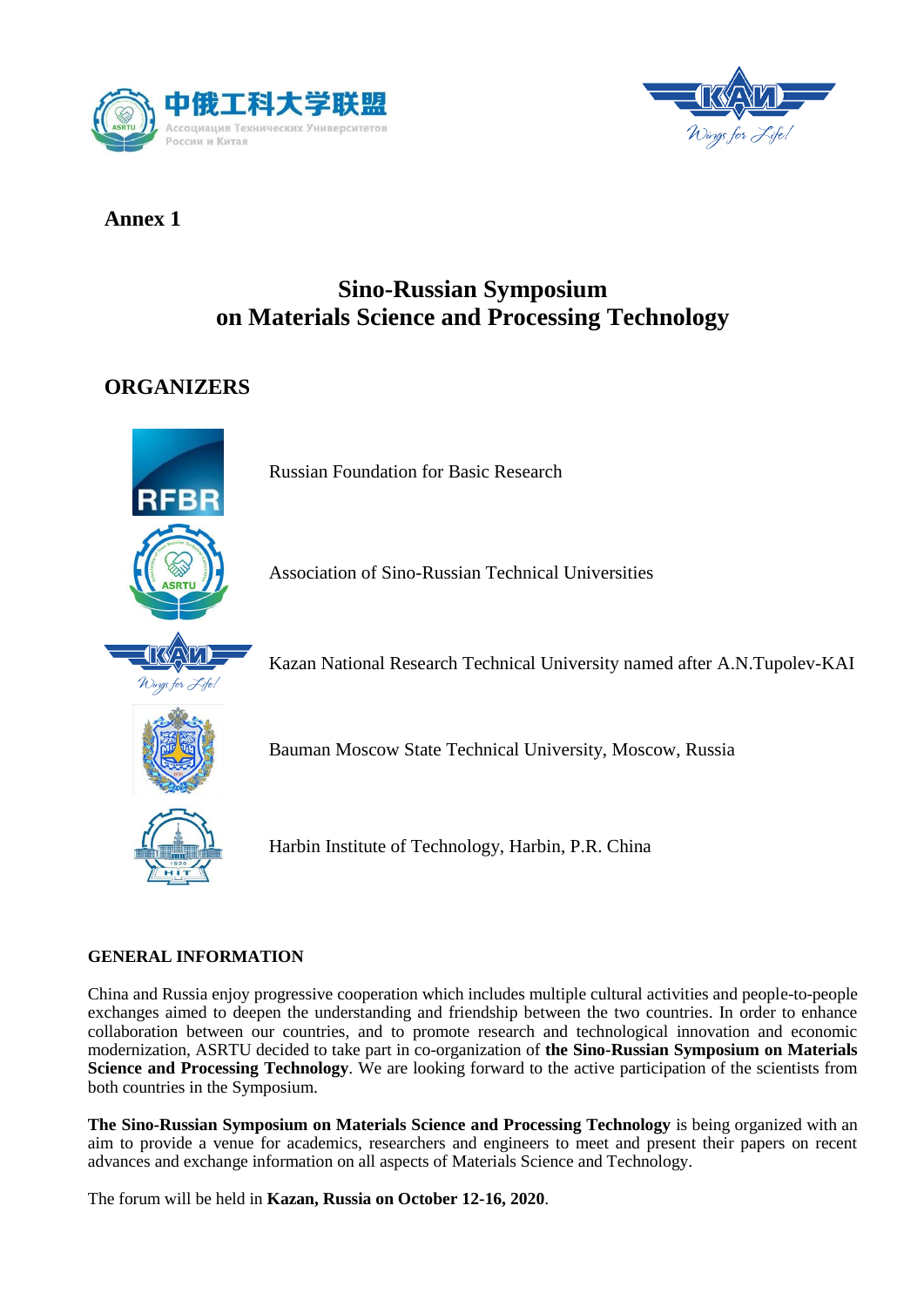#### **SCOPE OF THE SYMPOSIUM**

The symposium will cover various aspects of the development and application of Materials Science and Technology.

Oral and poster presentations on the variety of topics will be included in the symposium program. In addition, the Organizing Committee will invite **the distinguished researchers in key areas of materials science and technology to deliver presentations at the symposium.**

#### **FORUM PARTICIPANTS**

We welcome 1-2 representatives from the ASRTU member and observer universities who do research in various aspects of **Materials Science and Technology**, to attend the Sino-Russian Symposium on Materials Science and Processing Technology.

#### **SYMPOSIUM TOPICS**

#### **Material Science and Technology**

- 1. Construction Materials.
- 2. Polymer and Metal Composite Materials.
- 3. Intelligent, Adaptive Materials and Coatings, Materials with Shape Memory Effect and Smart Constructions.
- 4. High-Temperature Ceramic, Heat-Shielding and Ceramic-Like Materials.
- 5. Nanostructured Materials and Coatings.
- 6. Ultralight Foam Materials.
- 7. Biomedical Materials
- 8. Corrosion Protection, Reinforcing, Protective, Heat-Shielding and Other Functional Coatings.
- 9. Diagnostics and Non-Destructive Inspection.
- 10. Energy-Saving Technologies for the Production of Semi-Finished Products, Parts, and Structures.
- 11. Advanced Technologies of Molding and Processing of Composite Materials.
- 12. Additive Technology.
- 13. Advanced Welding and Joining Technologies.
- 14. Advanced Technology of Powder Materials.

#### **Mathematical Modelling**

- 1. Modeling and Optimization of Engineering Systems and Materials.
- 2. Modeling and Optimization of Technical Processes.

#### **Modern Methods for Materials Science Teaching**

- 1. Courses and Teaching in Materials Science.
- 2. Courses and Teaching in Engineering Science.

#### **WORKING LANGUAGE**

English, Russian

#### **IMPORTANT DATES**

 $\triangleright$  Please, submit a completed registration form through the web-site https://kai.ru/rcweek2020 and send a completed registration form (Annex 7) and a copy of the passport personal data page to the Organizing Committee at kazan\_2020@163.com **by June 15 th, 2020**.

 $\triangleright$  Please, send the final version of papers for publication in the proceedings of the Symposium to the Organizing Committee by **July** 1<sup>st</sup>, 2020. The format requirements will be published on the web-site https://kai.ru/rcweek2020 by **June** 1 st , **2020.**